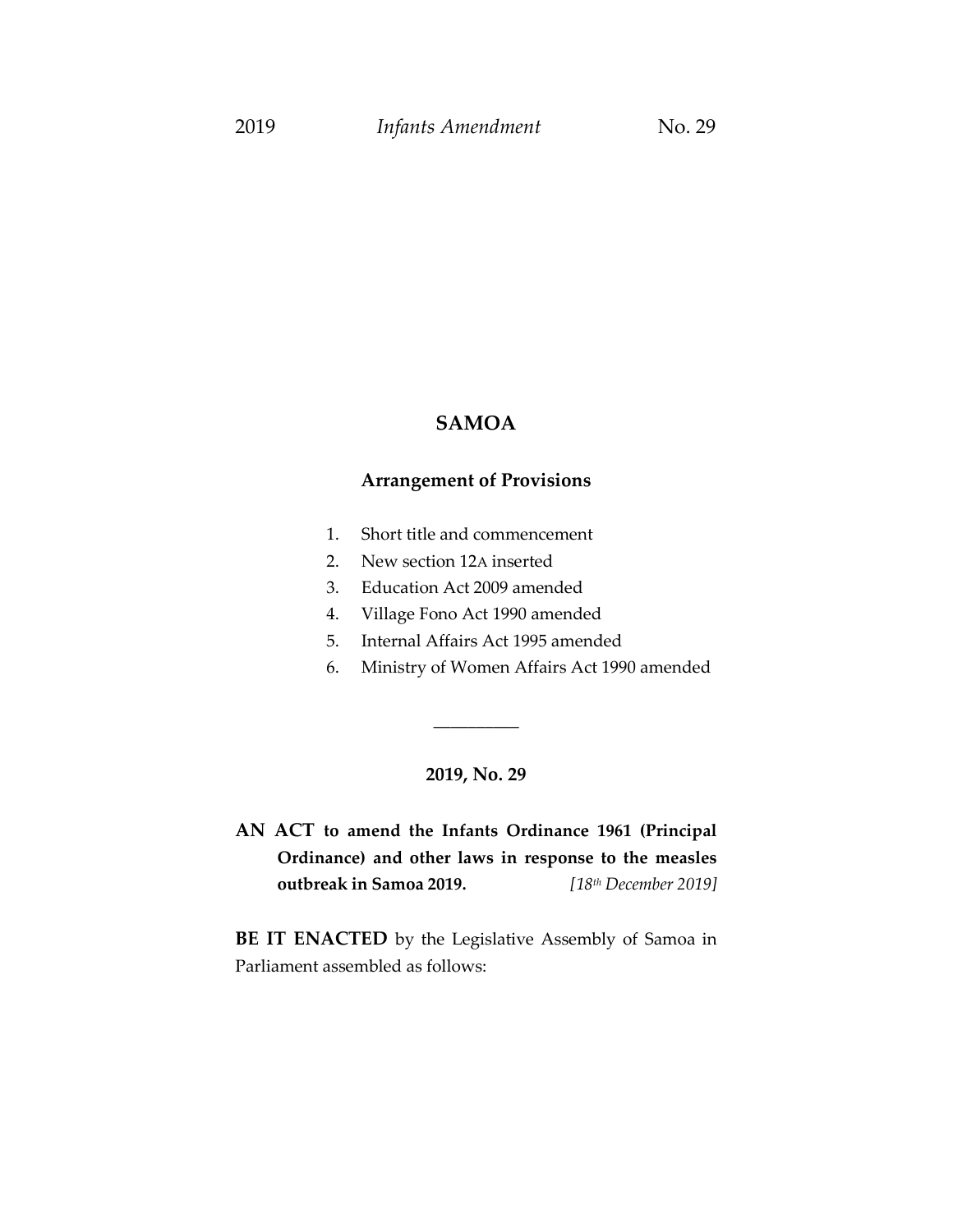## **1. Short title and commencement:**

- (1) This Act may be cited as the Infants Amendment Act 2019.
- (2) This Act commences on 1 January 2020.

## **2. New section 12A inserted:**

In the Principal Ordinance, insert the following after section 12:

### "**12A. Protection of health of children:**

- (1) A parent or a person having the custody of a child must comply with the vaccination and immunisation requirements of the Ministry of Health in respect of the child, including but not limited to vaccination and immunisation requirements for infectious diseases such as measles, mumps and rubella.
- (2) Subsection (1) supports the protection of children from 'infectious diseases' as defined in section 2 of the Health Ordinance 1961 and listed in Schedule 1 of that Ordinance.
- (3) A parent or a person who fails to comply with subsection (1) without lawful or reasonable excuse to the satisfaction of the Chief Executive Officer of the Ministry of Health commits an offence and is liable to a fine not exceeding 50 penalty units or to imprisonment not exceeding one (1) year.".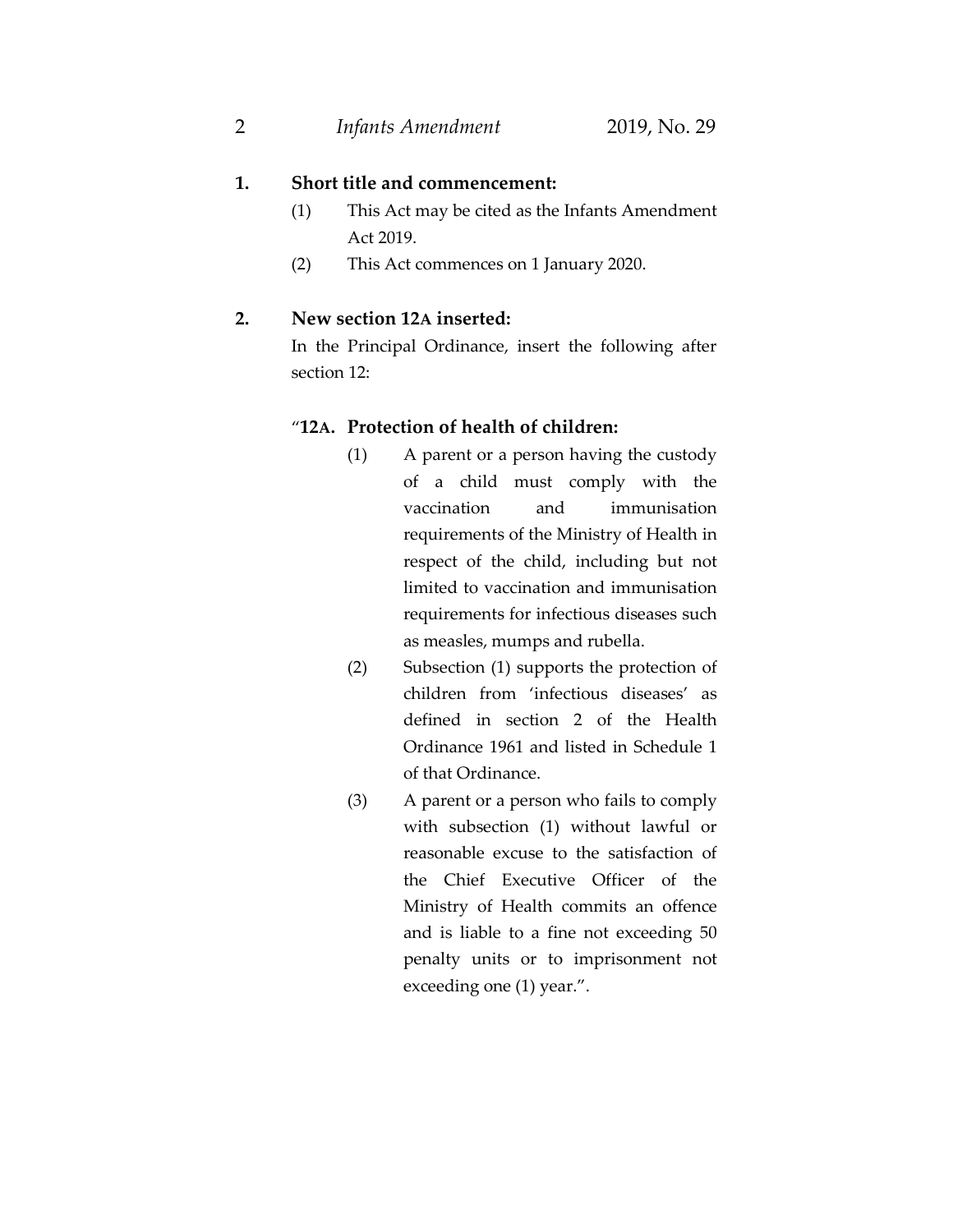## **3. Education Act 2009 amended:**

The Education Act 2009 is amended as follows:

(a) substitute section 4 with the following:

## "**4. Enrolment:**

- (1) Subject to subsection (6) a carer of a compulsory school-aged child must enrol the child as a student in a school appropriate to the child's educational needs.
- (2) In any legal proceeding the carer bears the onus of proving that the child is enrolled at a school in accordance with this Act.
- (3) If a child's  $4<sup>th</sup>$  birthday falls prior to or on 1 June in a given school year, the child must be enrolled to commence school at the start of that school year.
- (4) If a child's 4 th birthday falls after 1 June in a given school year, the child must be enrolled to commence school at the start of the following school year.
- (5) Subject to section 5, a child must remain enrolled at a school until the child completes the work of Year 13 of school or attains the age of 16 years, whichever occurs sooner.
- (6) A carer unable to afford to enrol his or her child in a village school or Ministry school because of financial constraints shall apply to waive the child's school fees under section 53.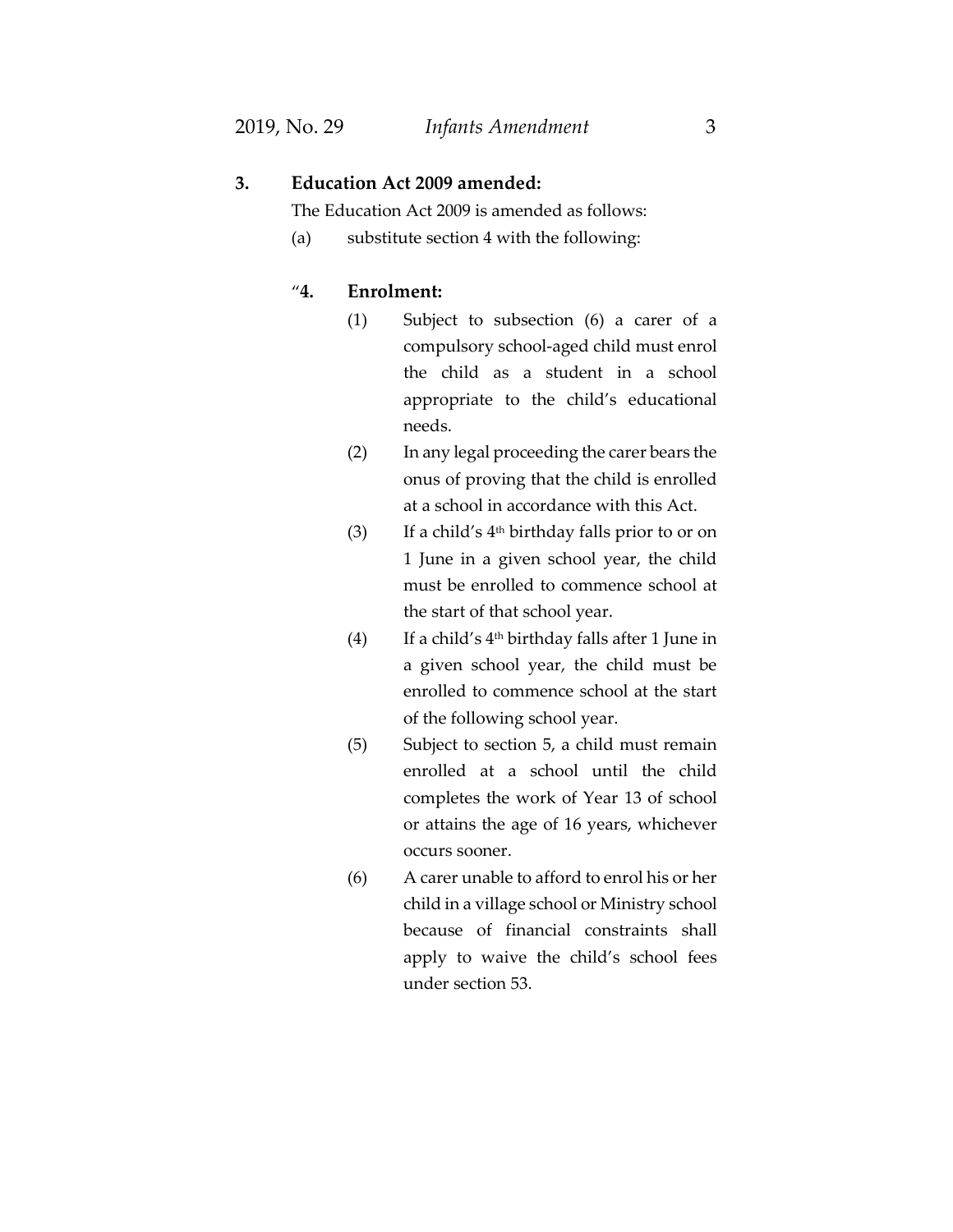(7) A person who contravenes a provision of this section commits an offence and is liable to a fine not exceeding 100 penalty units.

### **4A. Prerequisites for enrolment:**

- (1) A child is enrolled as a student at a school following his or her acceptance by the Principal and upon the entering of the child's name on the school roll.
- (2) An application for the enrolment of a child as a student at a school must include the following:
	- (a) the child's identity;
	- (b) the child's age;
	- (c) in compliance with the Ministry of Health requirements, a certified copy of the child's complete vaccination and immunisation record from birth, including but not limited to a vaccination and immunisation record in relation to measles, mumps and rubella from birth;
	- (d) the child's place of residence;
	- (e) the identity of the person who is enrolling the child; and
	- (f) any other information or matter as the Chief Executive Officer requires, in respect of enrolment at a school.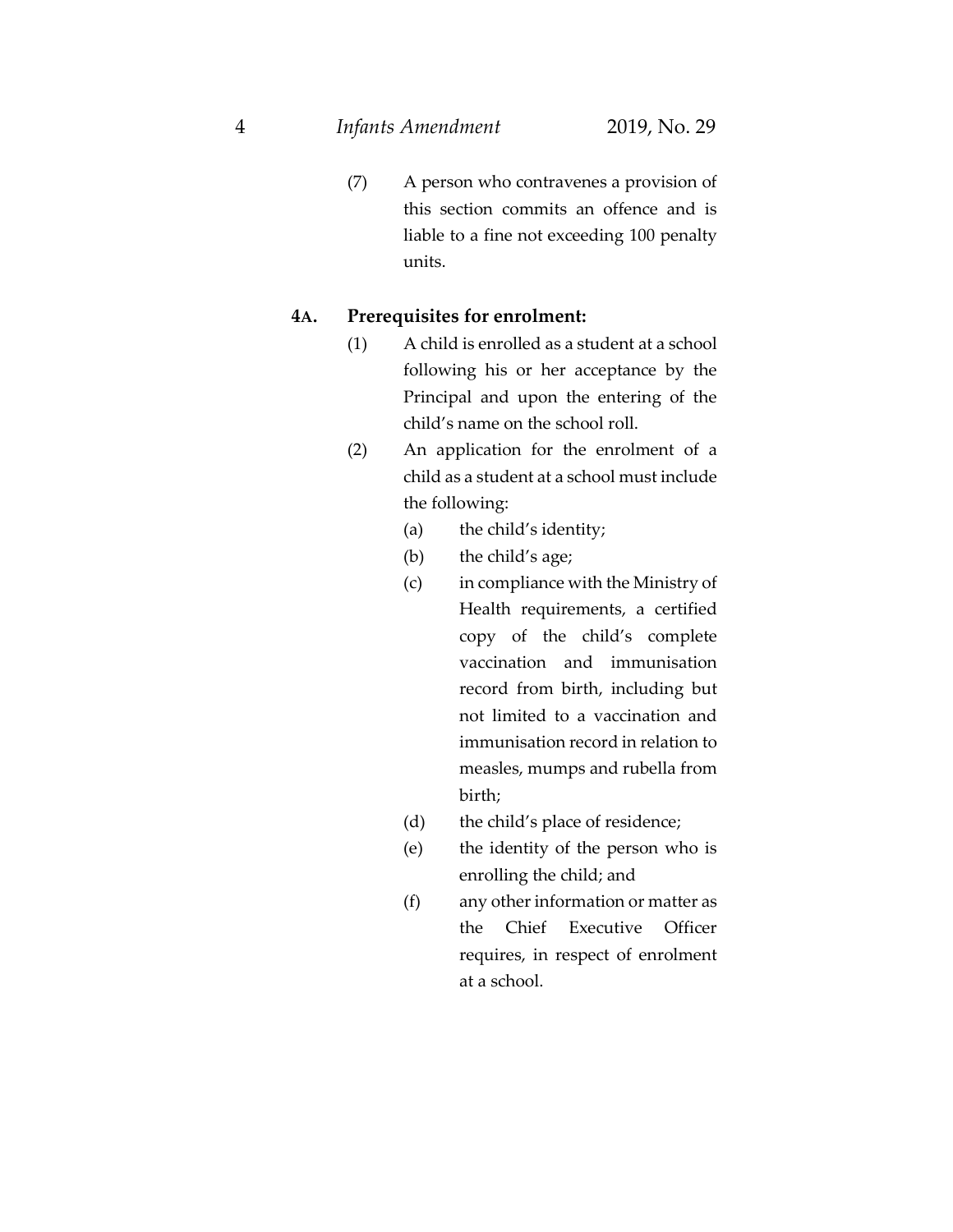- (3) Section 4(2)(a) to (e) are prerequisites for an acceptance by the Principal and the entering of the child's name on the school roll in subsection (1).
- (4) A carer or a person who wilfully or recklessly provides false information in response to section 4A(2)(c) commits and offence and is liable to a fine not exceeding 100 penalty units.
- (5) A Principal who accepts a child for enrolment without the fulfilment of the prerequisite in section 4(2)(c) commits an offence and is liable to a fine not exceeding 100 penalty units.
- (6) The Chief Executive Officer may specify a form of application for enrolment under this section to be used in Ministry schools and village schools."; and
- (b) after section 22 insert the following:

#### "**22A. Immunisation and vaccination policy:**

A school and an early childhood education centre must have a vaccination and immunisation policy made pursuant to the vaccination requirements of the Ministry of Health."; and

(c) in section  $31(1)(b)$ , insert the following between "pastoral care," and "and a discipline policy":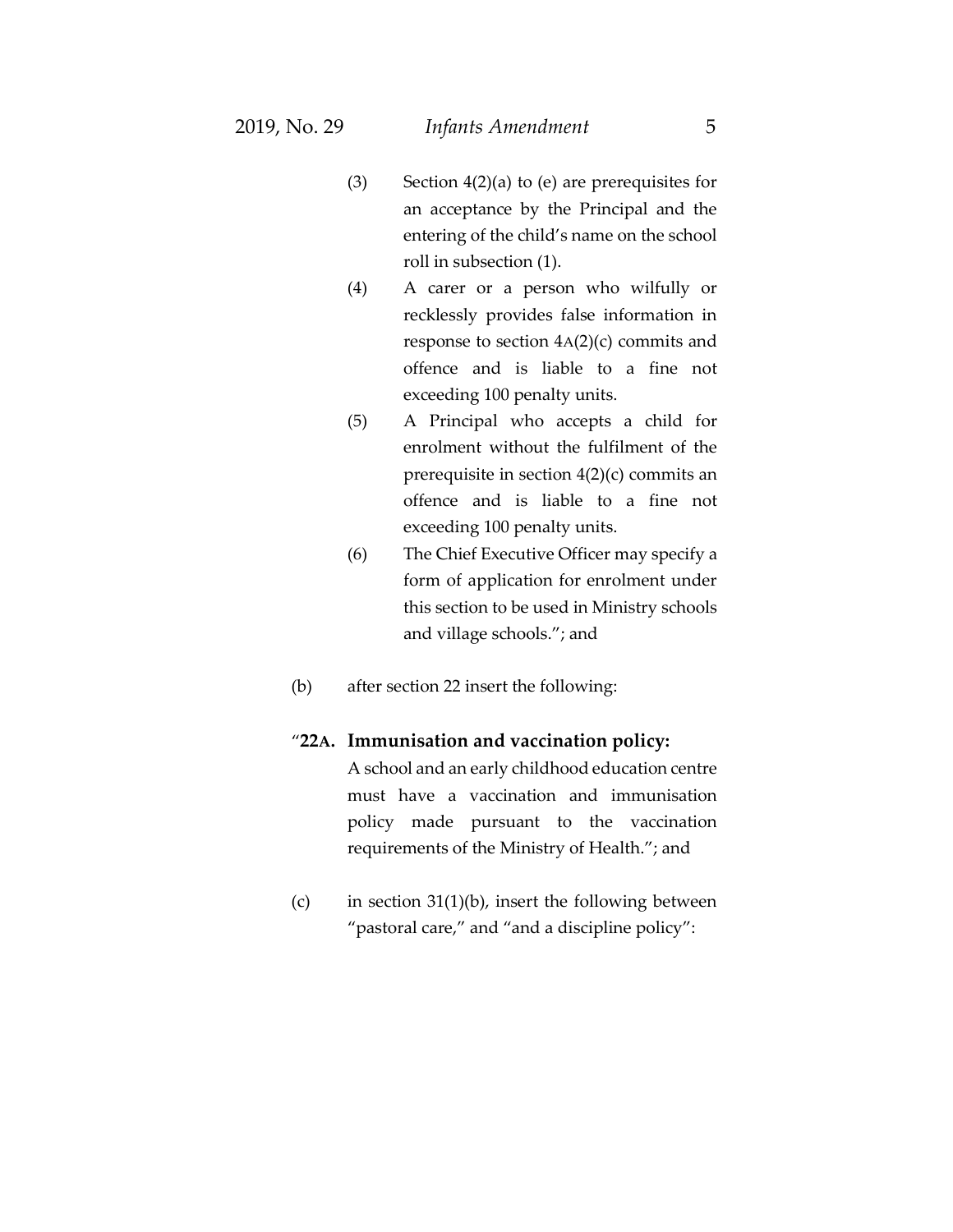"relevant health policies, including but not limited to a measles, mumps and rubella vaccination and immunisation policy under section 22A, pursuant to the requirements of the Ministry of Health"; and

- (d) after section 39(3)(b)
	- (i) insert "(c) provides relevant health policies, including but not limited to a measles, mumps and rubella vaccination and immunisation policy, pursuant to the requirements of the Ministry of Health;"; and
	- (ii) restructure the paragraphs accordingly; and
- (e) after section  $46(2)(c)$  -
	- (i) insert "(d) provides relevant health policies, including but not limited to a measles, mumps and rubella vaccination and immunisation policy, pursuant to the requirements of the Ministry of Health;"; and
	- (ii) restructure the paragraphs accordingly; and
- (f) after section  $68(b)$  -
	- (i) insert "(c) the provision of relevant health policies, including but not limited to a measles, mumps and rubella vaccination and immunisation policy, pursuant to the requirements of the Ministry of Health;"; and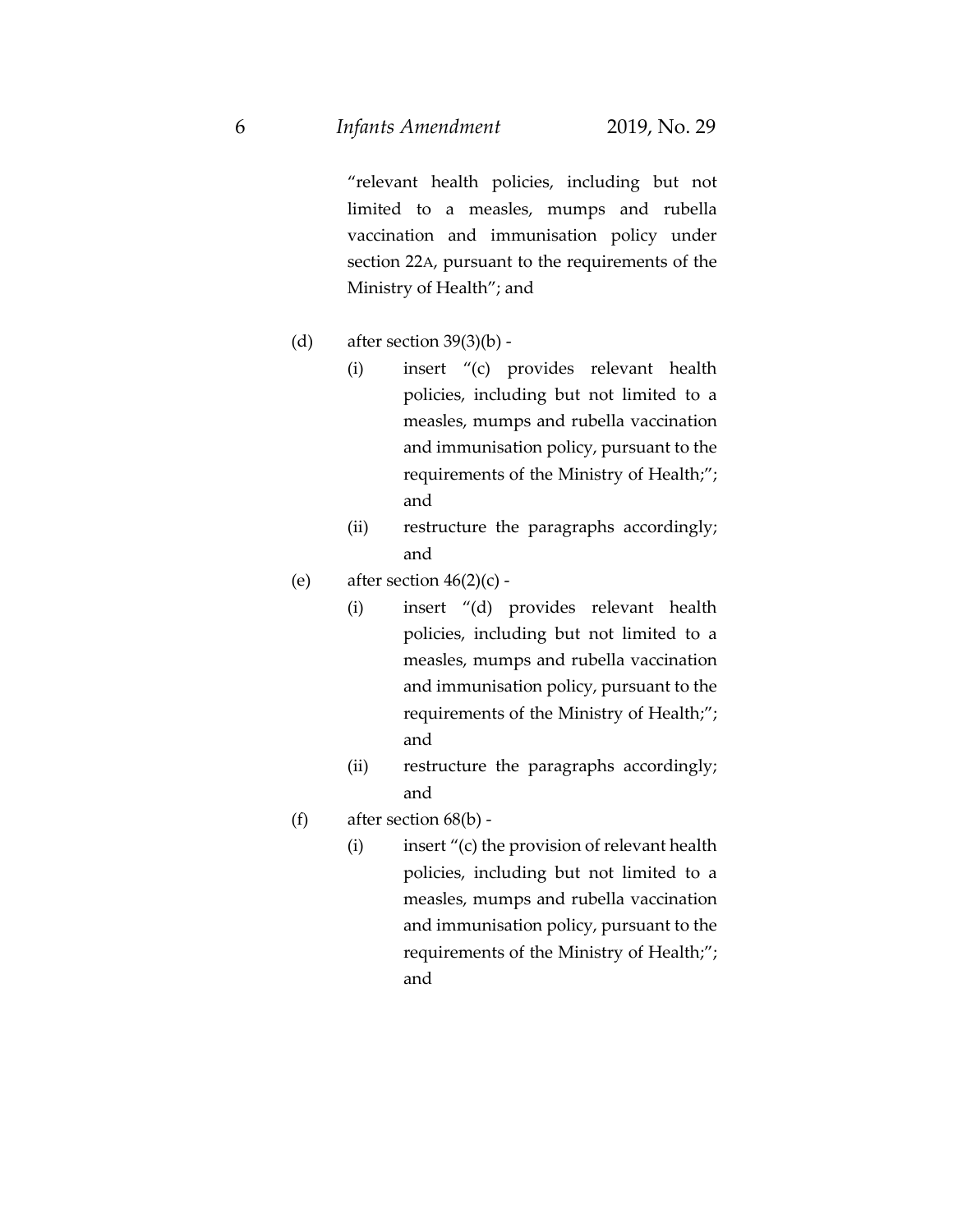- (ii) restructure the paragraphs accordingly; and
- (g) after section 76, insert:

# "**77. Time for compliance with the provision of health policies:**

- (1) All schools registered under this Act before 1 January 2020 must have their relevant health policies, including but not limited to a measles, mumps and rubella vaccination and immunisation policy in place, by 30 June 2020.
- (2) Failure by a school to meet the requirements of subsection (1) may be a ground for the de-registration of that school.".

#### **4. Village Fono Act 1990 amended:**

Section 5 of the Village Fono Act 1990 is amended as follows:

- (i) after section  $5(2)(a)$ , insert "(b) and health policies including but not limited to a vaccination and immunisation policy, pursuant to the requirements of the Ministry of Health;"; and
- (ii) restructure the paragraphs accordingly.

### **5. Internal Affairs Act 1995 amended:**

After section 15(1)(d):

(a) insert "(e) as of 1 January 2020, to require the vaccination and immunisation of children born in respect of the members of his village, pursuant to the requirements of the Ministry of Health, and